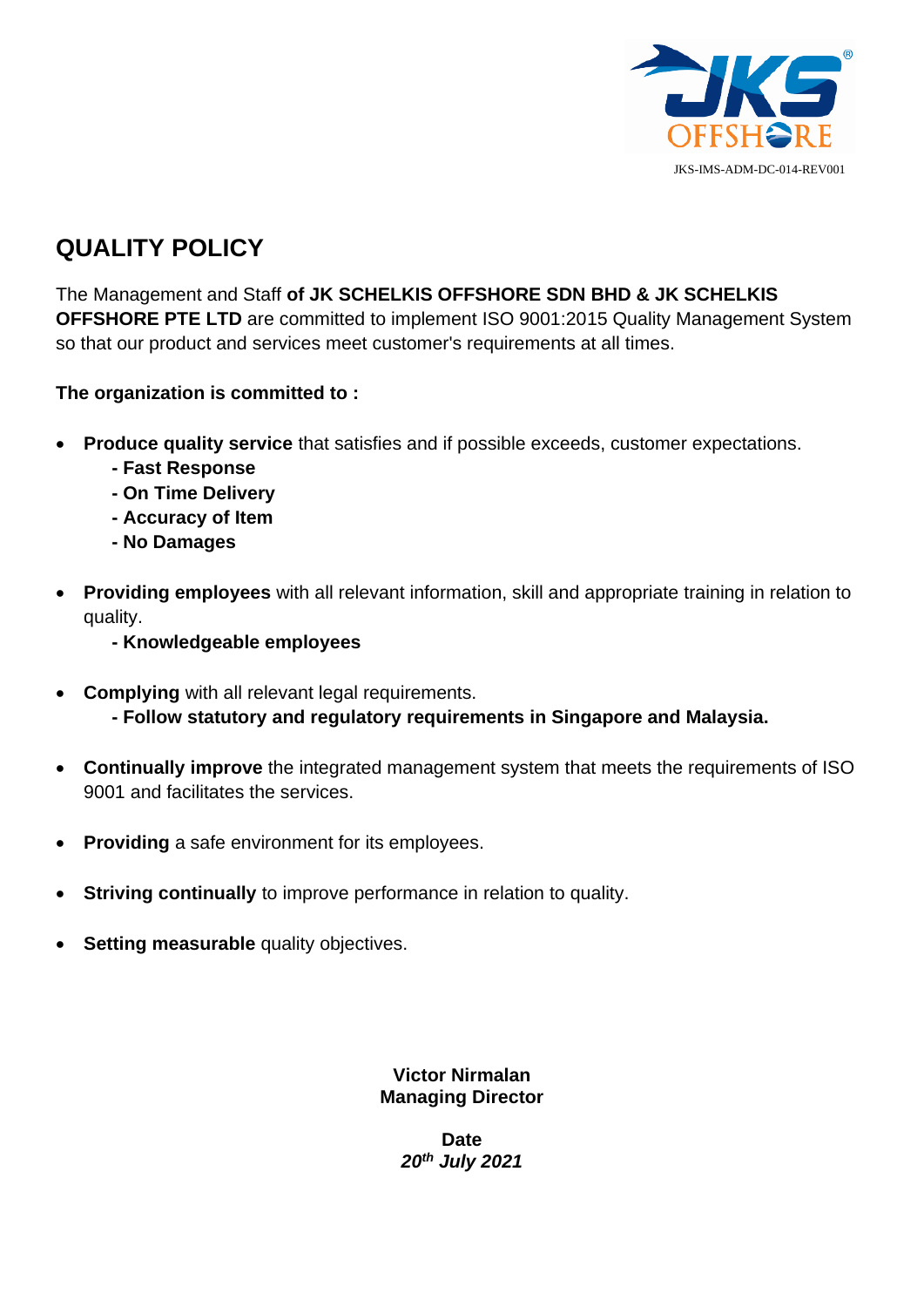

# **WORKPLACE SAFETY & HEALTH POLICY**

The Management and Staff of **JK SCHELKIS OFFSHORE SDN BHD & JK SCHELKIS OFFSHORE PTE LTD** are committed to implement ISO 45001:2018 Occupational Health & Safety Management System.

Health and safety is everyone's responsibility from the Management down to each individual worker. And JK Schelkis Offshore is committed to always provide time and resources to strive towards

- **a) "ZERO ACCIDENTS" by :**
- **Preventing** unsafe conditions.
- **Preventing** unsafe acts.
- **Housekeeping** workplace at all times.
- **Complying** to Malaysia and Singapore legal and Regulatory requirements.
- **b) SAFE WORK ENVIRONMENT through :**
- **Analysis** of work in order to provide safe environment, machinery and PPE.
- **Adequate** safety training and communication.
- **Adherence** to safety rules and procedures by all.
- **Building a cohesive workforce** which will be resilient against attacks, and can recover quickly after crises.

#### **Victor Nirmalan Managing Director**

**Date** *20th July 2021*